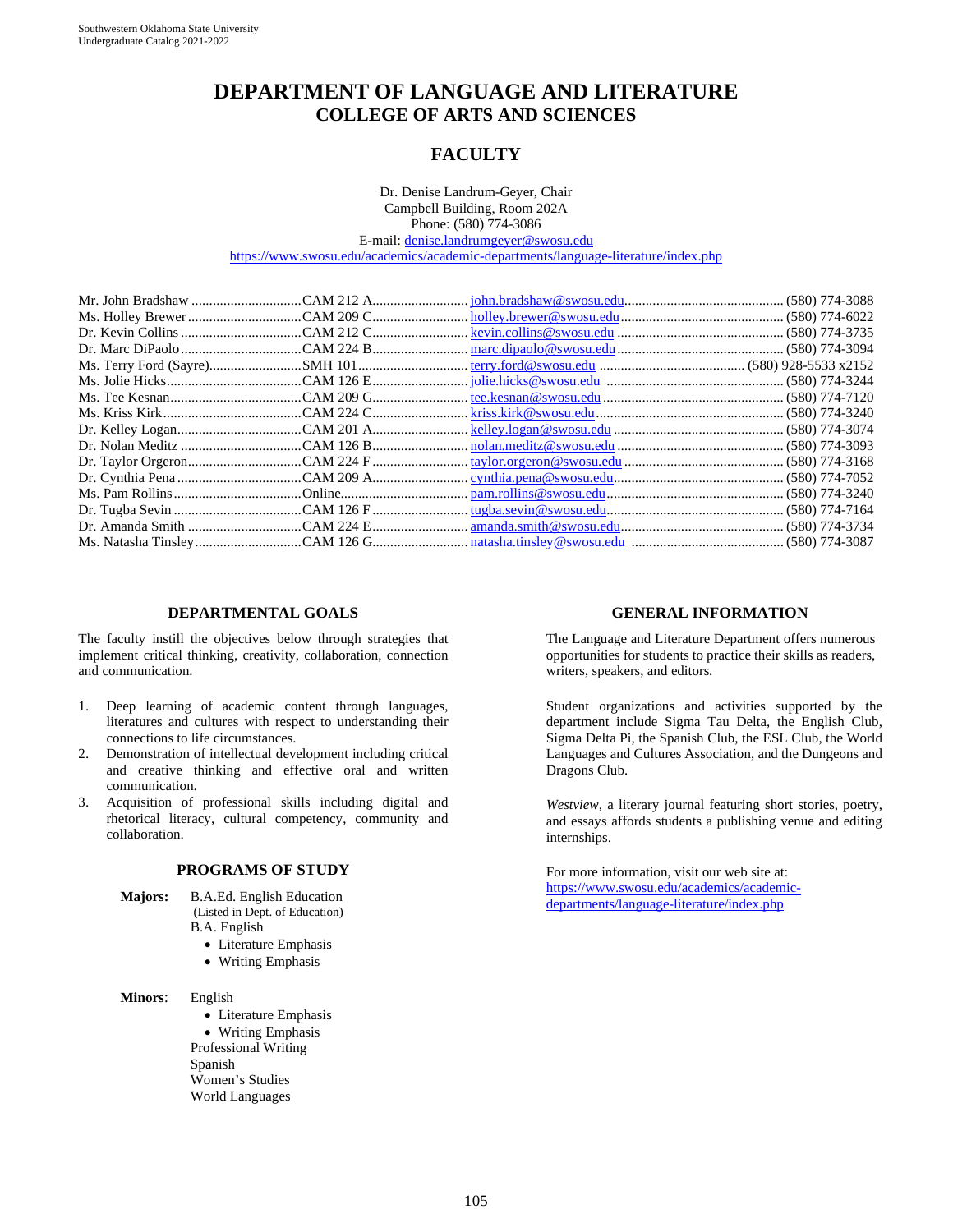## **BACHELOR OF ARTS ENGLISH (ENGL.BA)**

#### **GENERAL EDUCATION (Min. 40 hours)**

|                    |      | Bolded courses are required. Italicized courses are recommended.   |
|--------------------|------|--------------------------------------------------------------------|
| <b>ENGL</b>        |      | 1113 English Composition I                                         |
| ENGL               |      | 1213 English Composition II                                        |
| $COMM$ 1313        |      | Introduction to Public Speaking OR                                 |
| TECH               | 3143 | Technical Presentations (if permitted by degree                    |
|                    |      | program)                                                           |
|                    |      |                                                                    |
| Select one course. |      |                                                                    |
| MATH               | 1143 | <b>Mathematical Concepts</b>                                       |
| <b>MATH</b>        | 1153 | <b>Mathematical Applications</b>                                   |
| MATH               | 1193 | <b>Elementary Statistics</b>                                       |
| <b>MATH</b>        | 1313 | <b>Functions and Modeling</b>                                      |
| MATH               | 1513 | College Algebra                                                    |
|                    |      | or a higher numbered math course                                   |
|                    |      |                                                                    |
| Select one course. |      |                                                                    |
| HIST               |      | 1043 U.S. History to 1877                                          |
| HIST               | 1053 |                                                                    |
|                    |      | U.S. History since 1877                                            |
|                    |      |                                                                    |
| <b>POLSC</b>       |      | 1103 American Government & Politics                                |
|                    |      |                                                                    |
|                    |      | Select one course from Life Science and one course from Physical   |
|                    |      | Science. One Science course must be a lab science.                 |
|                    |      |                                                                    |
| BIOL               |      | 1004 Biological Concepts w/Lab                                     |
| BIOL               |      | 1013 Current Issues in Biology                                     |
| <b>BIOL</b>        | 1054 | Principles of Biology I w/Lab                                      |
|                    |      |                                                                    |
|                    |      |                                                                    |
| ASTRO              | 1904 | Astronomy                                                          |
| CHEM 1004          |      | General Chemistry w/Lab                                            |
| GEOL               | 1934 | Physical Geology w/Lab                                             |
| PHY                | 1044 | Basic Physics I w/Lab                                              |
| PHY                | 1063 | General Physics (or a higher numbered                              |
|                    |      | chemistry or physics course)                                       |
| SCI                | 1501 | Concepts of Physical Science Lab                                   |
| SCI                | 1513 | Conc of Phy Science (can be taken w/wo lab)                        |
|                    |      |                                                                    |
|                    |      | Select one course from each sub-category and one additional course |
|                    |      | from any subcategory below.                                        |
|                    |      |                                                                    |
| GEOG               |      |                                                                    |
| HIST               |      | 1103 World Cultural Geography<br>1033 World History                |
| <b>HUM</b>         |      | 1103 Introduction to Humanities                                    |
|                    |      |                                                                    |
| ART                |      | 1223 Art Survey                                                    |
| COMM               | 1263 | Introduction to Theatre                                            |
| LIT                | 2333 | Introduction to Film                                               |
| LIT                | 2413 | <b>Introduction to Literature</b>                                  |
| MUSIC              | 1013 | <b>Introduction to Music I</b>                                     |
| MUSIC              | 1103 | Music and Culture (Music majors only)                              |
| MUSIC              | 1123 | History of Rock-n-Roll                                             |
| PHILO              | 1453 | Introduction to Philosophy                                         |
|                    |      |                                                                    |
| ASL                | 2163 | American Sign Language I                                           |
| ECONO              | 2263 | Intro to Macroeconomics                                            |
| ECONO              | 2363 | Intro to Microeconomics                                            |
| <b>ENTRP</b>       | 1123 | Intro to Business                                                  |
| FINAN              | 2113 | Personal Financial Planning                                        |
| <b>ITAL</b>        | 1004 | Elementary Italian I                                               |
| <b>KINES</b>       | 1133 | Wellness Conc & Exercise Applications                              |
| LATIN              | 1054 | Elementary Latin I (or higher number)                              |
| PSYCH              | 1003 | <b>General Psychology</b>                                          |
| SOCIO              | 1003 | Introduction to Sociology                                          |
| SPAN               | 1054 | Elementary Spanish I (or higher number)                            |
| TECH               | 1223 | <b>Technology and Society</b>                                      |
|                    |      |                                                                    |
|                    |      | 3                                                                  |

ENGL 4653 Writing for Multimedia

#### **ENGLISH MAJOR**

| ENGL                            |                        | 3013 Writing: Exploration and Practice                                         |  |
|---------------------------------|------------------------|--------------------------------------------------------------------------------|--|
| ENGL                            | 3603                   | English Grammar                                                                |  |
| ENGL                            | 4123                   | Writing Genres (variable content)                                              |  |
| ENGL                            | 4882                   | <b>English Senior Capstone</b>                                                 |  |
| LIT                             | 3023                   | The Art of Reading                                                             |  |
| LIT                             | 4423                   | <b>Introduction to Linguistics</b>                                             |  |
| LIT                             | 4993                   | The Novel                                                                      |  |
|                                 |                        |                                                                                |  |
|                                 |                        |                                                                                |  |
|                                 |                        | <b>Writing Emphasis</b>                                                        |  |
|                                 |                        | 24<br>(Select eight courses from the two lists below)                          |  |
| <b>Creative Writing Options</b> |                        |                                                                                |  |
| ENGL                            | 3223                   | Intro to Creative Writing                                                      |  |
|                                 |                        | ENGL 3473 Short Form Fiction<br>ENGL 3483 Creative Writing of Poetry I         |  |
|                                 |                        |                                                                                |  |
|                                 |                        | ENGL 3663 Creative Nonfiction I<br>ENGL 4123 Writing Genres (variable content) |  |
|                                 |                        | Creative Writing of Poetry II                                                  |  |
|                                 | ENGL 4473<br>ENGL 4483 | Long Form Fiction                                                              |  |
| ENGL 4663                       |                        | <b>Creative Nonfiction II</b>                                                  |  |
|                                 |                        |                                                                                |  |
|                                 |                        | <b>Professional Writing Options</b>                                            |  |
| ENGL 3133                       |                        | Peer Tutoring<br>Writing for Social Media                                      |  |
|                                 | ENGL 3213              | Intro to Professional Writing                                                  |  |
|                                 | ENGL 3233<br>ENGL 3653 | Writing in the Disciplines                                                     |  |
|                                 | ENGL 4123              | Writing Genres (variable content)                                              |  |
|                                 | ENGL 4423              | Introduction to Linguistics                                                    |  |
|                                 | ENGL 4453              | <b>Advanced Composition</b>                                                    |  |
|                                 | ENGL 4553              | <b>Technical Writing</b>                                                       |  |
| ENGL 4653                       |                        | Writing for Multimedia                                                         |  |
|                                 |                        | <b>Literature Emphasis</b>                                                     |  |
|                                 |                        | Literature Surveys (select three courses) 9                                    |  |
| LIT                             |                        | 3323 Modern Voices in American Lit                                             |  |
|                                 | LIT 4123               | British Literature 1795-1950                                                   |  |
| LIT                             | 4553                   | Issues in American Literature                                                  |  |
|                                 |                        | LIT 4763 British Literary Heritage to 1800                                     |  |
|                                 |                        | World Literature (select one course)3                                          |  |
| LIT                             | 3113                   | Early World Literature                                                         |  |
| LIT                             | 4113                   | Modern World Literature                                                        |  |
|                                 |                        | Guided Writing Elective (select one course)3                                   |  |
| ENGL                            | 3133                   | Peer Tutoring                                                                  |  |
| ENGL                            | 3473                   | Short Form Fiction                                                             |  |
| ENGL                            | 3483                   | <b>Creative Writing of Poetry I</b>                                            |  |
| ENGL                            | 3653                   | Writing in the Disciplines                                                     |  |
| ENGL                            | 3663                   | <b>Creative Nonfiction I</b>                                                   |  |
| ENGL                            | 4453                   | <b>Advanced Composition</b>                                                    |  |
| ENGL                            | 4773                   | Editing                                                                        |  |
|                                 |                        | Guided Literature Electives (select two courses) 6                             |  |
| LIT                             | 3033                   | World Mythology                                                                |  |
| LIT                             | 3333                   | Shakespeare in Context                                                         |  |
| LIT                             | 3343                   | World Folk Literature                                                          |  |
| LIT                             | 4013                   | Sem in English                                                                 |  |
| LIT                             | 4593                   | Diversity in American Literature                                               |  |
| LIT                             | 4883                   | Women and Literature                                                           |  |
|                                 |                        | Elective upper-level ENGL or LIT course3                                       |  |
|                                 |                        |                                                                                |  |
|                                 |                        |                                                                                |  |
|                                 |                        |                                                                                |  |
|                                 |                        | For the minor program, refer to the                                            |  |

English minor in the Minor Programs of Study

*(continued on next page)*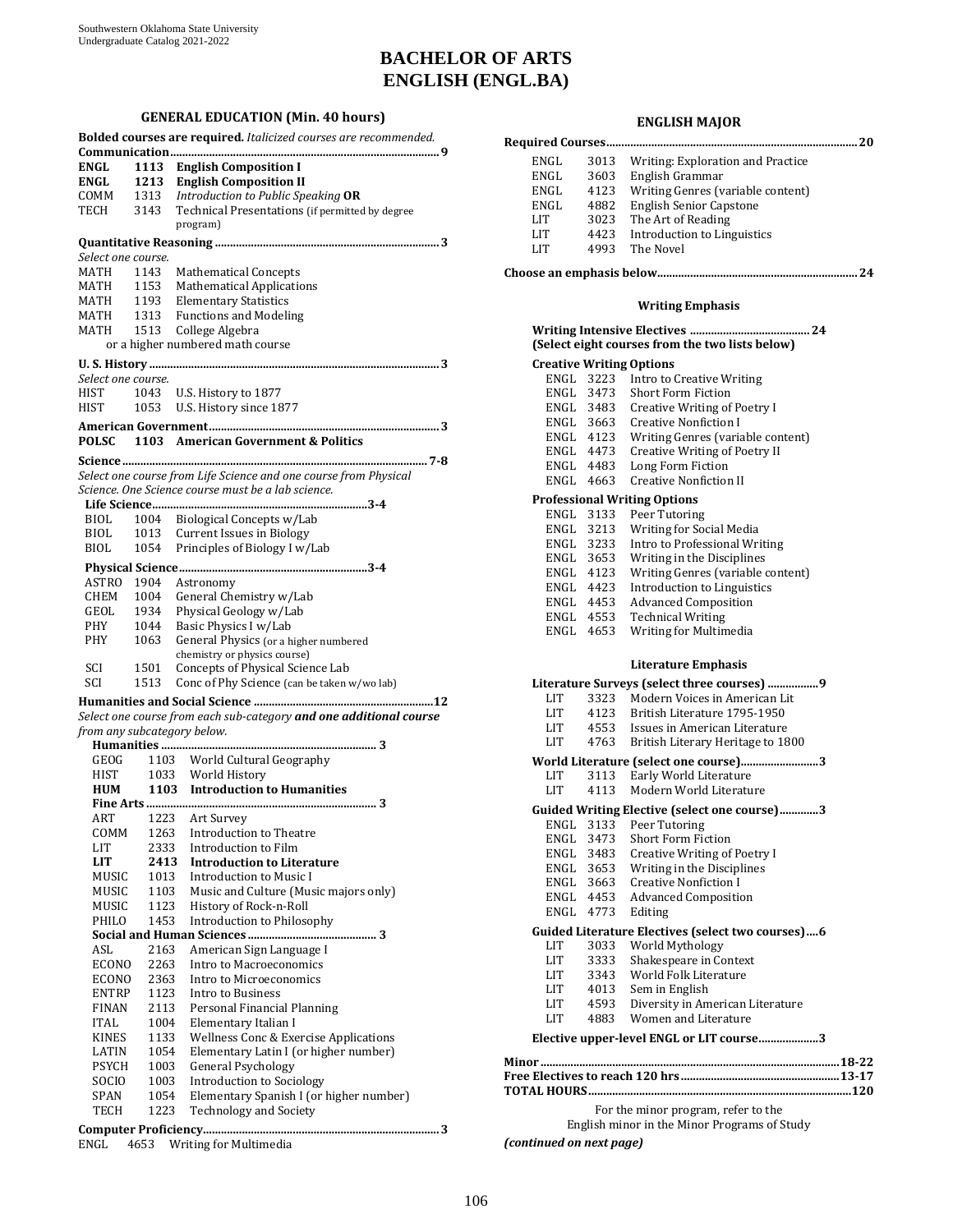### REGULATIONS PERTAINING TO GRADUATION

| Minimum credit hours in upper-division               |  |
|------------------------------------------------------|--|
|                                                      |  |
| Minimum credit hours (3000/4000 courses)             |  |
|                                                      |  |
| Minimum credit hours at SWOSU (15 of the last 30) 30 |  |
|                                                      |  |
|                                                      |  |

**Students must participate in an exit assessment interview conducted by a faculty committee or the department chair.**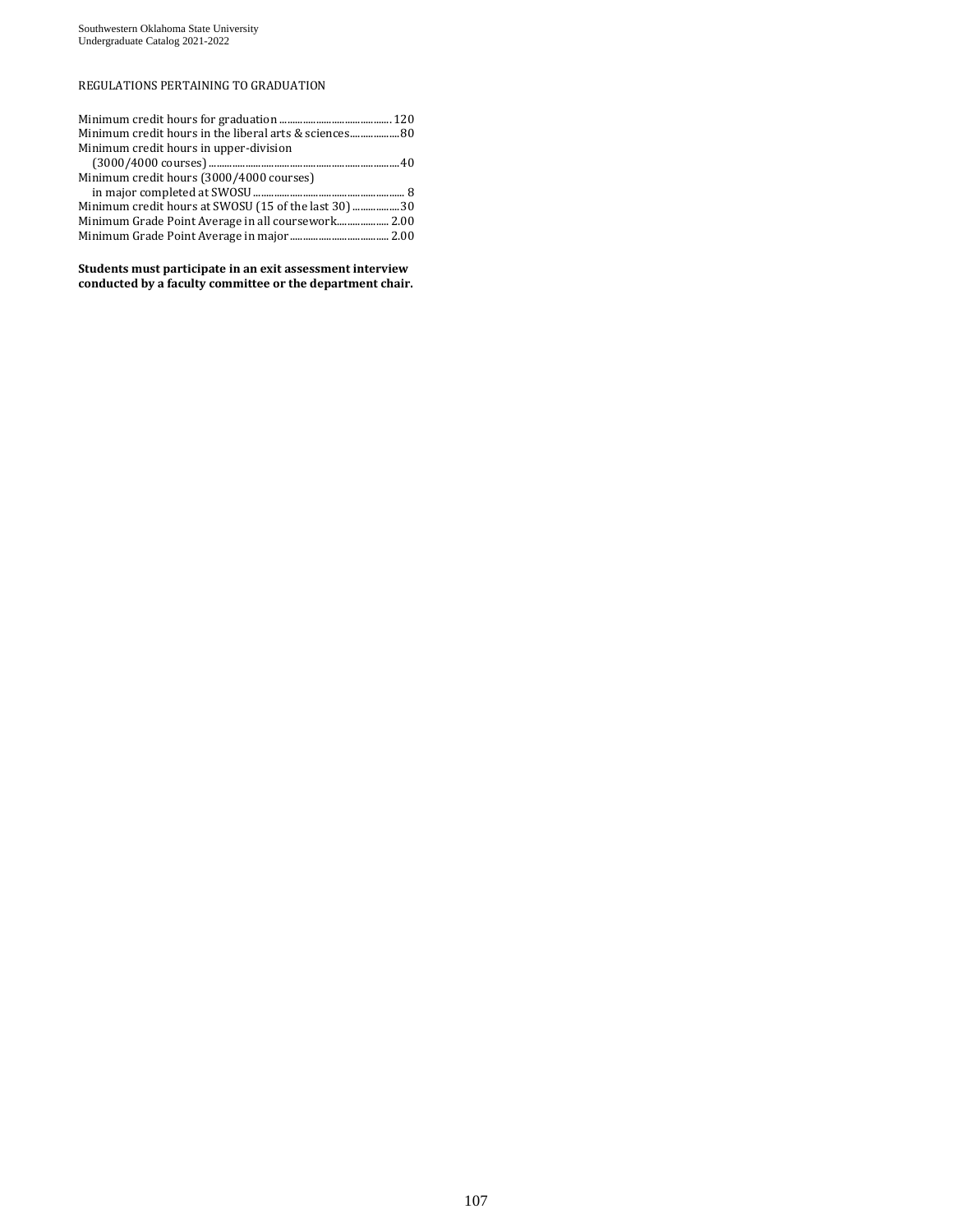# **ENGLISH: Writing Emphasis (ENGL.BA) Suggested Course Sequence**

## **FIRST YEAR**

| <b>FIRST SEMESTER</b>               | <b>SECOND SEMESTER</b>                             |
|-------------------------------------|----------------------------------------------------|
| 1051 SWOSUConnect <sup>*</sup> (1)  | 1103 American Government and Politics (3)          |
| 1043 or 1053 U.S. History (3)       | 1213 English Composition II (3)                    |
| 1103 Introduction to Humanities (3) | 2413 Introduction to Literature (3)                |
| 1113 English Composition I (3)      | Life Science GE Option (with or without lab) (3-4) |
| 1313 Public Speaking (3)            | Social and Human Sciences Elective (3)             |
| Mathematics (3)                     |                                                    |
|                                     |                                                    |
| Total $(16)$                        | Total (15-16)                                      |

### **SECOND YEAR**

| <b>FIRST SEMESTER</b>                                                                                               | <b>SECOND SEMESTER</b>                                                             |
|---------------------------------------------------------------------------------------------------------------------|------------------------------------------------------------------------------------|
| 3023 Art of Reading (3)<br>4123 Writing in the Genres (3)<br>Physical Science GE Option (with or without lab) (3-4) | 3013 Writing: Exploration and Practice (3)<br>Free Elective (3)<br>Minor Hours (3) |
| Minor hours (3)<br>Writing Elective (3)                                                                             | Writing Electives (6)                                                              |
| Total (15-16)                                                                                                       | Total (15)                                                                         |

### **THIRD YEAR**

| <b>FIRST SEMESTER</b>                                                                     | <b>SECOND SEMESTER</b>                                                                                      |
|-------------------------------------------------------------------------------------------|-------------------------------------------------------------------------------------------------------------|
| 3603 English Grammar (3)<br>Free Elective (3)<br>Minor Hours (3)<br>Writing Electives (6) | 4423 Intro to Linguistics (3)<br>4653 Writing for Multimedia (3)<br>Minor Hours (6)<br>Writing Elective (3) |
| Total $(15)$                                                                              | <b>Total</b> (15)                                                                                           |

## **FOURTH YEAR**

| <b>FIRST SEMESTER</b>                                         | <b>SECOND SEMESTER</b>                                                                     |
|---------------------------------------------------------------|--------------------------------------------------------------------------------------------|
| Free Elective (3)<br>Minor Hours (6)<br>Writing Electives (6) | 4493 The Novel (3)<br>English Senior Capstone (2)<br>Free Electives (6)<br>Minor Hours (3) |
| Total $(15)$                                                  | Total $(14)$                                                                               |

\*First time entering SWOSU students need to take 1051 SWOSUConnect.